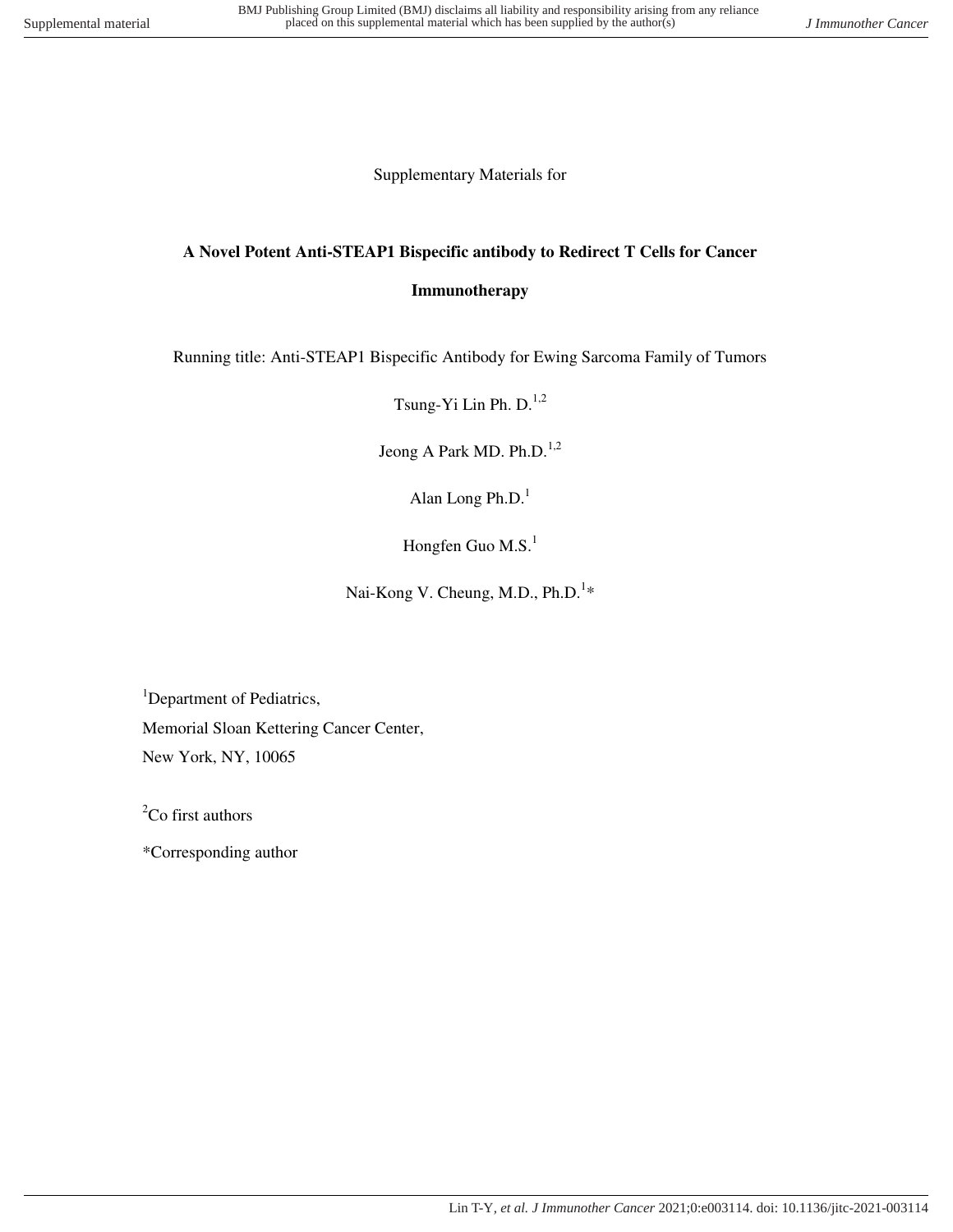Supplementary Table S1. Binding affinities of humanized STEAP1 IgG antibodies by

cell-based fluorescent method.

|                              | Chimeric X-120 | VL1+VH1       | $VL1+VH2$     | $VL1+VH5$       | $VI.2+VH2$  |
|------------------------------|----------------|---------------|---------------|-----------------|-------------|
| Light chain humanness $(\%)$ | 83             | 91            | 91            | 91              | 91          |
| Heavy chain humanness $(\%)$ | 75             | 87            | 87            | 87              | 87          |
| <b>B</b> max                 | $147 \pm 20$   | $150 + 10$    | $151 + 5$     | $115 \pm 18$    | $167 + 9$   |
| KD(nM)                       | $0.7 \pm 0.6$  | $1.5 \pm 0.5$ | $2.6 \pm 0.3$ | $39.7 \pm 12.6$ | $2.4 + 0.6$ |
| R <sub>2</sub>               | 0.6            | 0.92          | 0.99          | 0.98            | 0.96        |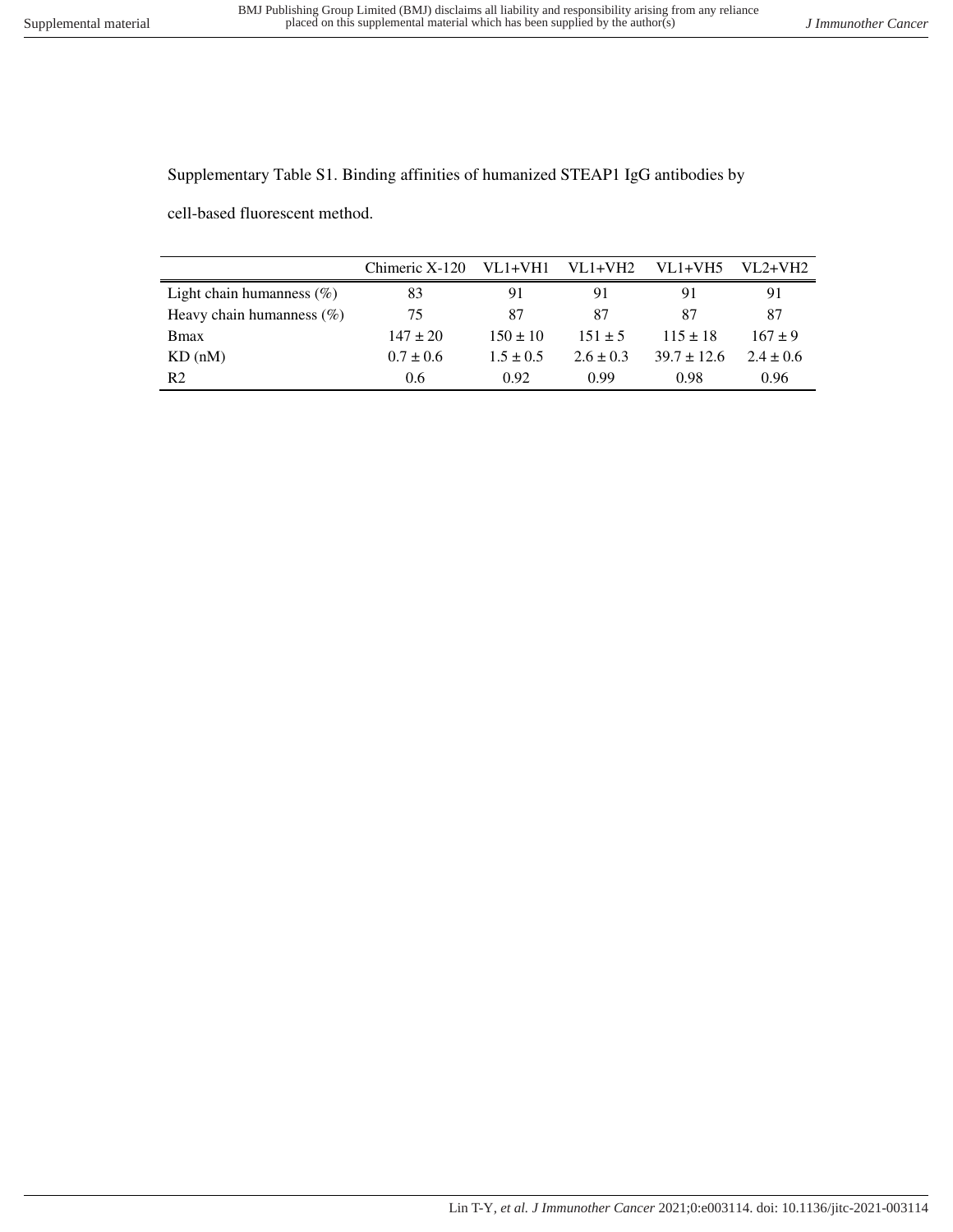| Proteins      | OD      | Conc.   | 0 <sub>hr</sub> | Freeze-thaw | $40^{\circ}$ C for 7 days | $40^{\circ}$ C for 14 | $40^{\circ}$ C for 21 days | $40^{\circ}$ C for 28 |
|---------------|---------|---------|-----------------|-------------|---------------------------|-----------------------|----------------------------|-----------------------|
|               | (280nm) | (mg/ml) | $(\%)$          | $(\%)$      | $(\%)$                    | days $(\%)$           | $(\%)$                     | days $(\%)$           |
| Chimeric X120 | 2.58    | 1.58    | 99.2            | 98          | 90.4                      | 86                    | 80.5                       | 76.1                  |
| $VI.1+VH1$    | 3.34    | 2.03    | 99.4            | 98.9        | 91.9                      | 87.4                  | 81.5                       | 77.3                  |
| $VI.1+VH2$    | 3       | 1.82    | 99.5            | 93.2        | 90.9                      | 88.4                  | 82.4                       | 78.2                  |
| $VI.1+VH5$    | 2.75    | 1.66    | 99.5            | 91          | 91.2                      | 88.5                  | 83.7                       | 79.5                  |
| $VI.2+VH1$    | 3.49    | 2.12    | 99.5            | 97.9        | 92.8                      | 88.7                  | 83.8                       | 80.2                  |
| $VI.2+VH2$    | 3.67    | 2.23    | 99.4            | 98          | 91.8                      | 88.8                  | 83.7                       | 79.6                  |
| $VI.3+VHI$    | 3.48    | 2.12    | 99.4            | 97.2        | 91.6                      | 88.4                  | 82.1                       | 78                    |
| $VI.3+VH2$    | 2.34    | 1.42    | 99.2            | 97.6        | 80.5                      | 68.5                  | 57.4                       | 50.6                  |
| $VIA+VH1$     | 3.26    | 1.98    | 99.4            | 98.6        | 86.1                      | 73.7                  | 62                         | 54.1                  |
| $VIA+VH2$     | 3.14    | 1.91    | 99.4            | 99.2        | 85.8                      | 73.1                  | 61.7                       | 53.1                  |

Supplementary Table S2. Purity and Stability of humanized STEAP1 IgG1 antibodies by HPLC.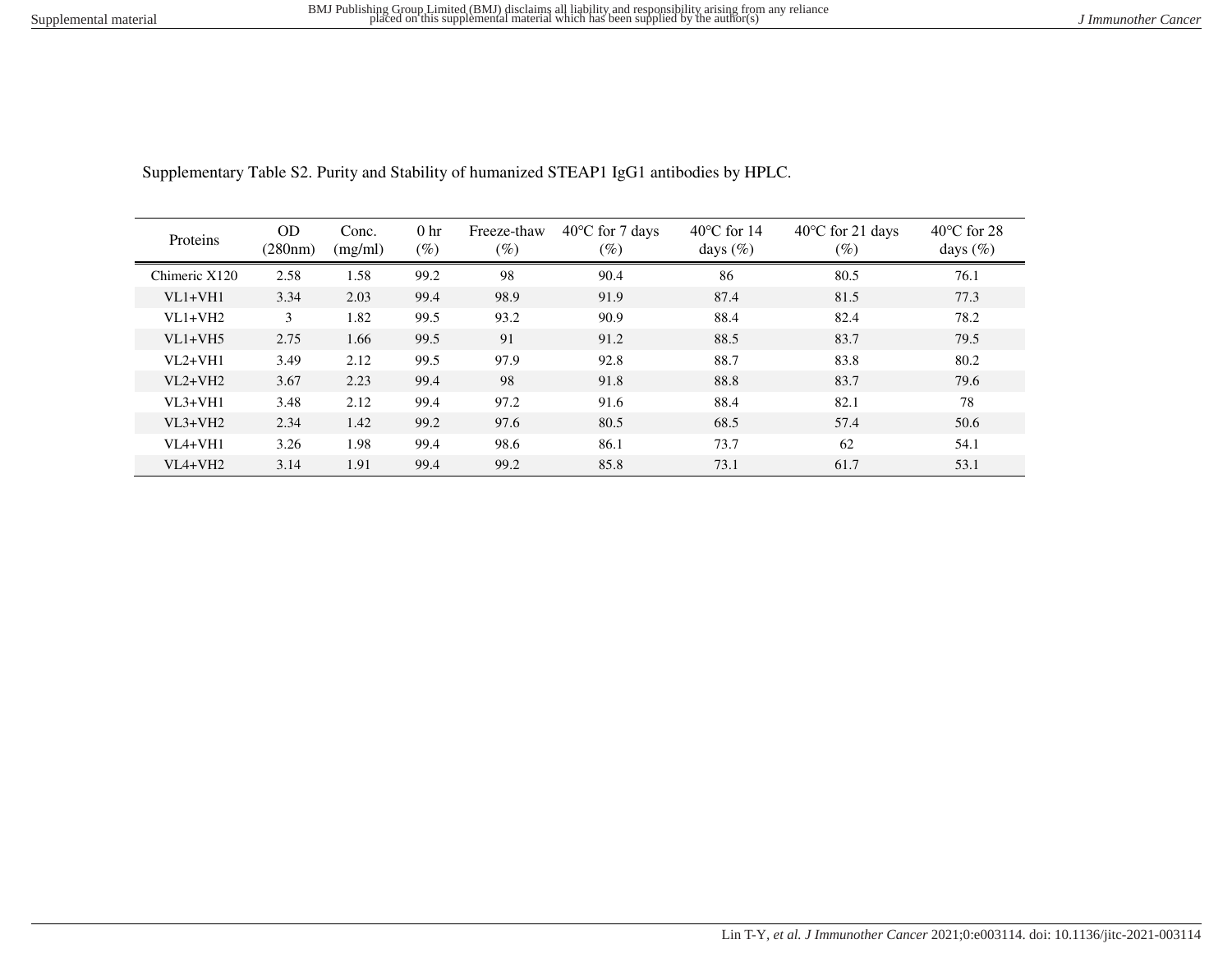Supplementary Table S3. Amino acid sequences of VH and VL regions

| Variable<br>Region | Amino Acid sequence                                                                                                              |
|--------------------|----------------------------------------------------------------------------------------------------------------------------------|
| VH1                | QVQVQESGPGLVKPSQTLSLTCTVTGYSITSDYAWNWIRQPPGKGLEWMGYISNSGSTSYNPSLKSRITISRDTSKNQFSLKL<br>SSVTAADTAVYYCARERNYDYDDYYYAMDYWGQGTTLTVSA |
| VH2                | DVQVQESGPGLVKPSQTLSLTCTVTGYSITSDYAWNWIRQPPGKGLEWMGYISNSGSTSYNPSLKSRITISRDTSKNQFSLKL<br>SSVTAADTAVYYCARERNYDYDDYYYAMDYWGQGTTLTVSA |
| VH <sub>5</sub>    | DVQVQESGPGLVKPSQTLSLTCTVTGYSITSDYAWNWIRQPPGKGLEWMGYISNSGSTYYNPSLKSRITISRDTSKNQFSLKL<br>SSVTAADTATYYCARERNYDYDDYYYAMDYWGQGTTLTVSA |
| VL1                | DIVMTQSPDSLAVSLGERVTMNCKSSQSLLYRSNQKNYLAWYQQKPGQSPKLLIYWASTRESGVPDRFSGSGSGTDFTLTIS<br>SVQAEDVAVYYCQQYYNYPRTFGGGTKVEIKR           |
| VI.2               | DIVMTQSPDSLAVSVGERVTMNCKSSQSLLYRSNQKNYLAWYQQKPGQPPKLLIYWASTRESGVPDRFSGSGSGTDFTLTIS<br>SVQAEDVAVYYCQQYYNYPRTFGGGTKVEIKR           |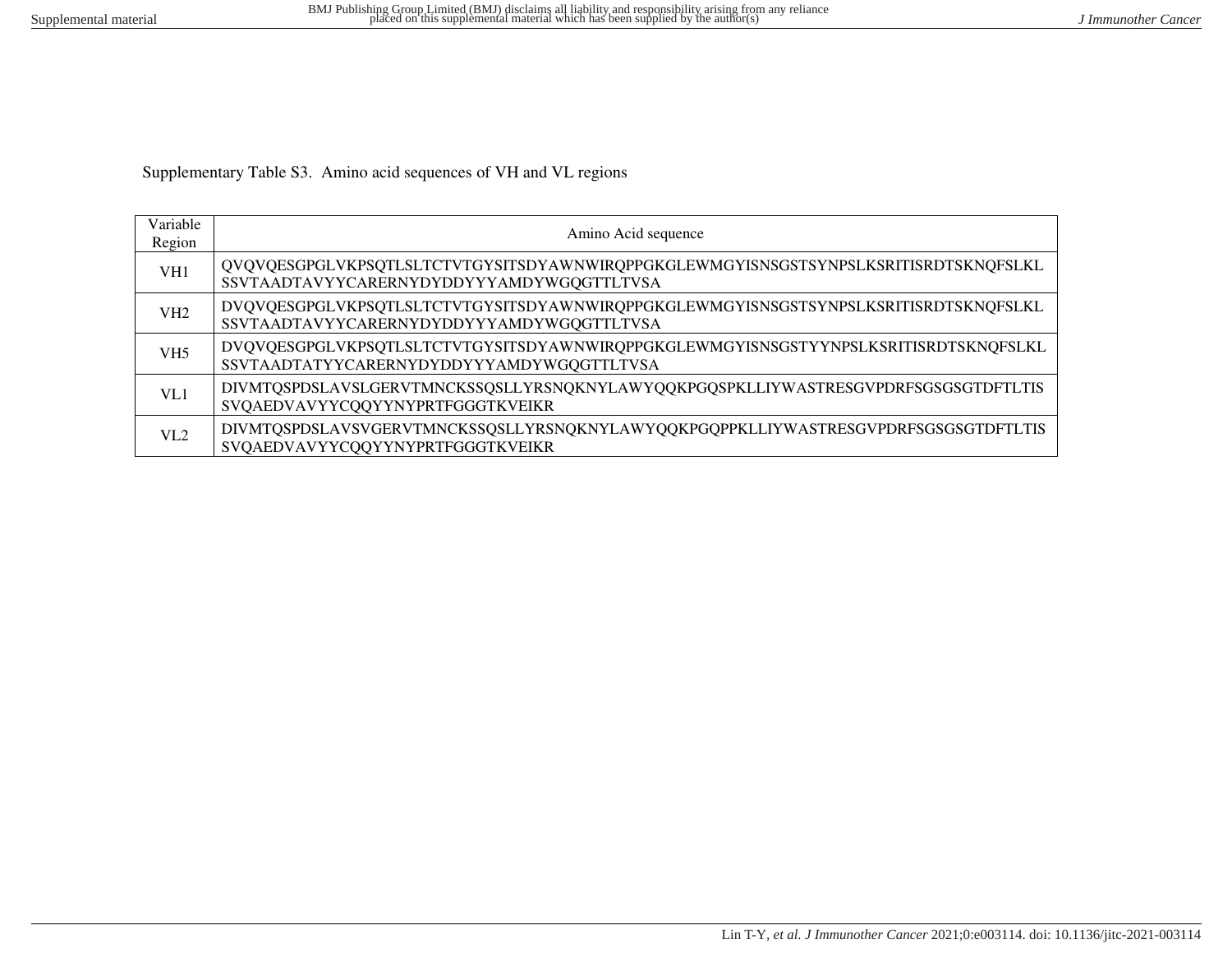| <b>BsAb</b>  | Conc.<br>(mg/mL) | 0 hour<br>(%) | Freeze-thaw<br>$(\%)$ | $40^{\circ}$ C for 7 days<br>$(\%)$ | $40^{\circ}$ C for 14 days<br>$(\%)$ | $40^{\circ}$ C for 21 days<br>(%) | $40^{\circ}$ C for 28 days<br>$(\%)$ |
|--------------|------------------|---------------|-----------------------|-------------------------------------|--------------------------------------|-----------------------------------|--------------------------------------|
| <b>BC259</b> | 1.8              | 88.2          | 86.3                  | 85.2                                | 79.5                                 | 72.3                              | 63.4                                 |
| <b>BC260</b> | 1.2              | 87.9          | 86.1                  | 84.8                                | 79.7                                 | 75.6                              | 66.2                                 |
| <b>BC261</b> | 1.2              | 85.7          | 83.4                  | 82.4                                | 77.1                                 | 74.5                              | 70.0                                 |
| <b>BC262</b> | 1.3              | 88.4          | 86.4                  | 84.9                                | 81.1                                 | 77.0                              | 64.5                                 |

Supplementary Table S4. Purity and Stability of anti-STEAP1 bispecific antibodies by HPLC.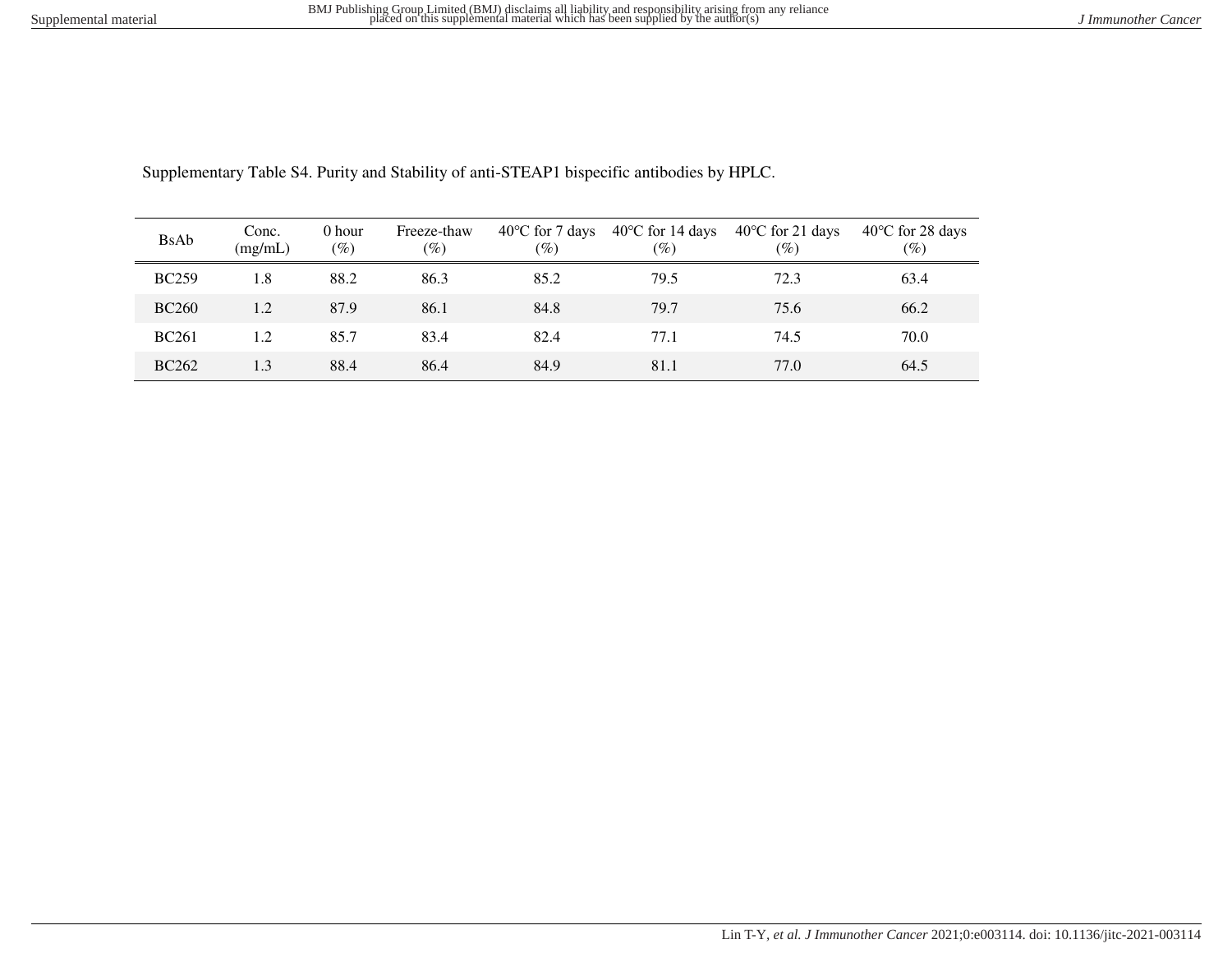control

MFI of STEAP1 (BC261 binding)

| Breast cancer            | <b>HTB 132</b>                | 103    | 117 |
|--------------------------|-------------------------------|--------|-----|
|                          | MCF7                          | 97     | 118 |
|                          | <b>HCC1954</b>                | 108    | 130 |
| Colorectal cancer        | LS174T LUC                    | 113    | 147 |
|                          | SW1222                        | 100    | 130 |
| <b>DSRCT</b>             | <b>BER</b>                    | 102    | 122 |
|                          | $\mathbf{B}\mathbf{Z}$        | 108    | 209 |
| <b>EFT</b>               | TC-32                         | 94     | 554 |
|                          | <b>TC71</b>                   | 100    | 397 |
|                          | $SK-ES-1$                     | 101    | 292 |
|                          | A673                          | 105    | 341 |
|                          | A4573                         | 100    | 292 |
|                          | <b>SKELP</b>                  | 99     | 226 |
|                          | <b>TC71</b>                   | 103    | 271 |
|                          | <b>SKEAW</b>                  | 102    | 204 |
|                          | <b>SKERT</b>                  | 104    | 170 |
|                          | <b>SKNMC</b>                  | 150    | 161 |
| Gastric cancer           | $\rm{AGS}$                    | 107    | 116 |
|                          | NCI-N87                       | 105    | 127 |
| Hepatocellular carcinoma | HEP G2                        | 91     | 119 |
|                          | SK-HEP-1                      | 97     | 146 |
| Melanoma                 | M14 Luc                       | 109    | 135 |
|                          | M14                           | 103    | 100 |
| Neuroblastoma            | IMR32 LUC                     | 103    | 120 |
|                          | SK-N-FI                       | 111    | 137 |
|                          | BE(1)N                        | 100    | 140 |
|                          | IMR32                         | 109    | 155 |
|                          | <b>SKNSH</b>                  | 89     | 112 |
| Osteosarcoma             | U <sub>2</sub> O <sub>S</sub> | 116    | 175 |
|                          | U2OS LUC                      | 141    | 132 |
|                          | SAOS2                         | 107    | 165 |
|                          | 143B LUC                      | 92     | 214 |
|                          | CRL-1427                      | $88\,$ | 439 |
| Canine osteosarcoma      | $D-17$                        | 106    | 227 |
|                          | <b>DAN</b>                    | 102    | 144 |
|                          | $DSN$                         | 102    | 219 |
|                          | <b>DSDH</b>                   | 105    | 146 |
| Pancreatic cancer        | SW1990 EGFR KO                | 100    | 135 |
|                          | SW1990 Her2 KO                | 106    | 136 |

Supplementary Table S5. STEAP1-BsAb binding to varieties of tumor cell line.

Cancer Cell line MFI of unstained<br>
Cell line control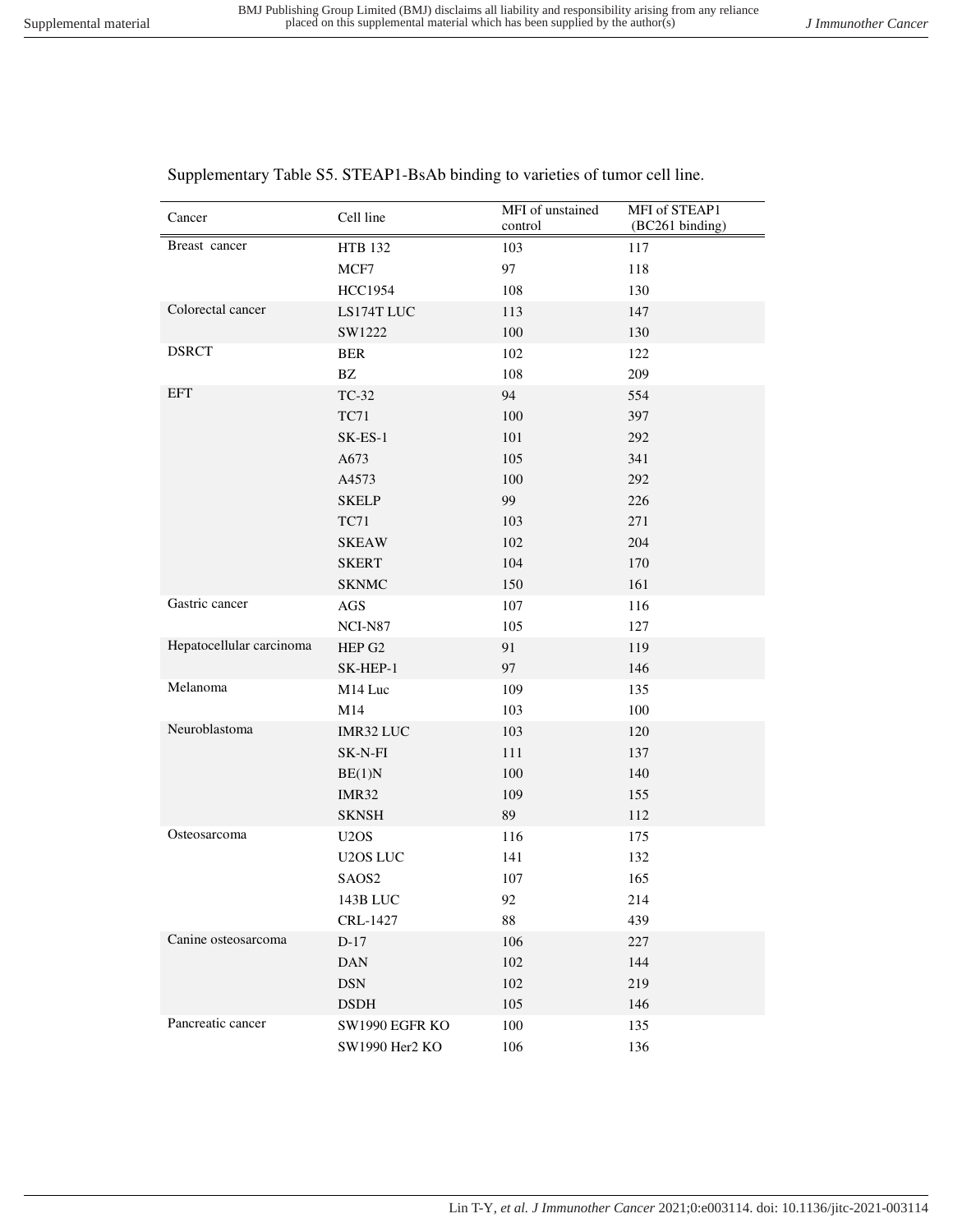|                        | KYSE-70           | 105 | 120 |
|------------------------|-------------------|-----|-----|
|                        | MIA PaCa-2        | 104 | 123 |
| Prostate cancer        | DU145             | 94  | 158 |
|                        | PC3 PSMA mTurqCBG | 111 | 127 |
|                        | PC3 tdrrsRLuc     | 98  | 118 |
|                        | PC3 PSMA          | 104 | 118 |
|                        | PC <sub>3</sub>   | 105 | 112 |
|                        | <b>LNCaP AR</b>   | 104 | 297 |
|                        | CWR <sub>22</sub> | 116 | 252 |
|                        | 22Rv1             | 102 | 210 |
|                        | <b>VCaP</b>       | 107 | 145 |
|                        | DU145             | 98  | 210 |
| Rhabdomyosarcoma       | <b>RH30</b>       | 88  | 108 |
|                        | <b>RH41</b>       | 105 | 116 |
|                        | <b>RH30</b>       | 101 | 120 |
| Small cell lung cancer | <b>NCI-H524</b>   | 87  | 133 |
|                        | <b>NCI-N417</b>   | 104 | 147 |
| Wilims tumor           | Wilims1           | 108 | 361 |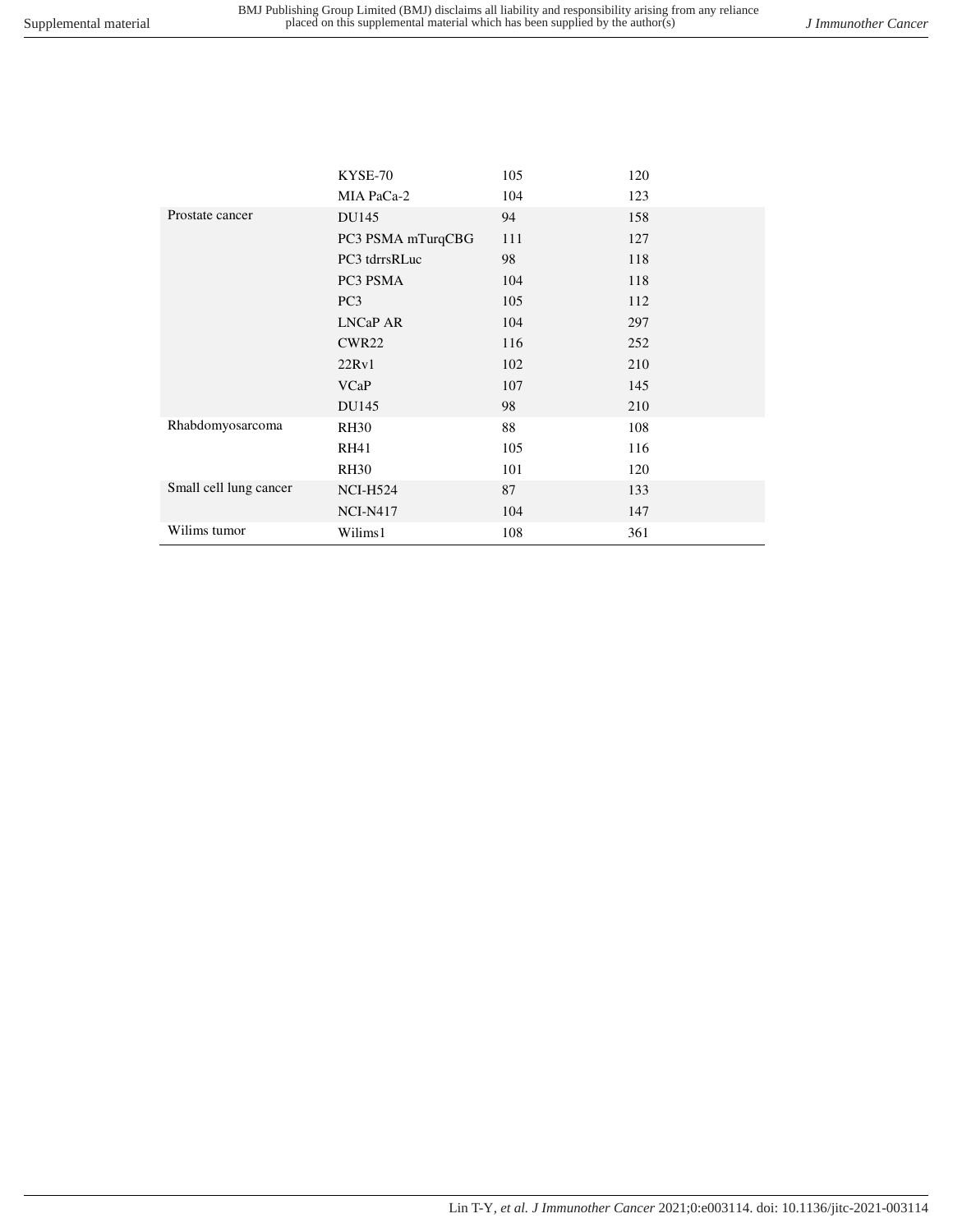Supplementary Table S6. STEAP1 expression (MFI, Mean Fluorescence Intensity) in multiple tumor cell lines and *in vitro* sensitivities (EC50, pM) to anti-STEAP1 BsAb (BC261). The MFI of unstained control was set to 5.

| Cancer                        | Cell line         | <b>MFIs</b> | $EC_{50}$ (pM) |
|-------------------------------|-------------------|-------------|----------------|
| Ewing sarcoma family of tumor | TC-32             | 168         | 4.9            |
|                               | <b>TC71</b>       | 128.8       | 1.1            |
|                               | $SK-ES-1$         | 75.2        | 3              |
|                               | A4573             | 74.9        | 5              |
|                               | <b>SKEAW</b>      | 58.3        | 25.8           |
|                               | <b>SKELP</b>      | 90          | 1.8            |
|                               | <b>SKERT</b>      | 61.4        | 8.2            |
|                               | <b>SKNMC</b>      | 12.8        | 10.9           |
| Prostate cancer               | LNCaP-AR          | 74          | 21.1           |
|                               | CWR <sub>22</sub> | 26          | 26.7           |
|                               | <b>VCaP</b>       | 11          | 214.8          |
| Canine osteosarcoma           | $D-17$            | 121         | 24.8           |
|                               | <b>DSN</b>        | 83          | 7.2            |
|                               | <b>DAN</b>        | 26          | 29.5           |
|                               | <b>DSDh</b>       | 23          | 16.2           |
| Neuroblastoma                 | IMR32             | 5           | >5000          |
| Acute leukemia                | $HL-60$           | 5           | >5000          |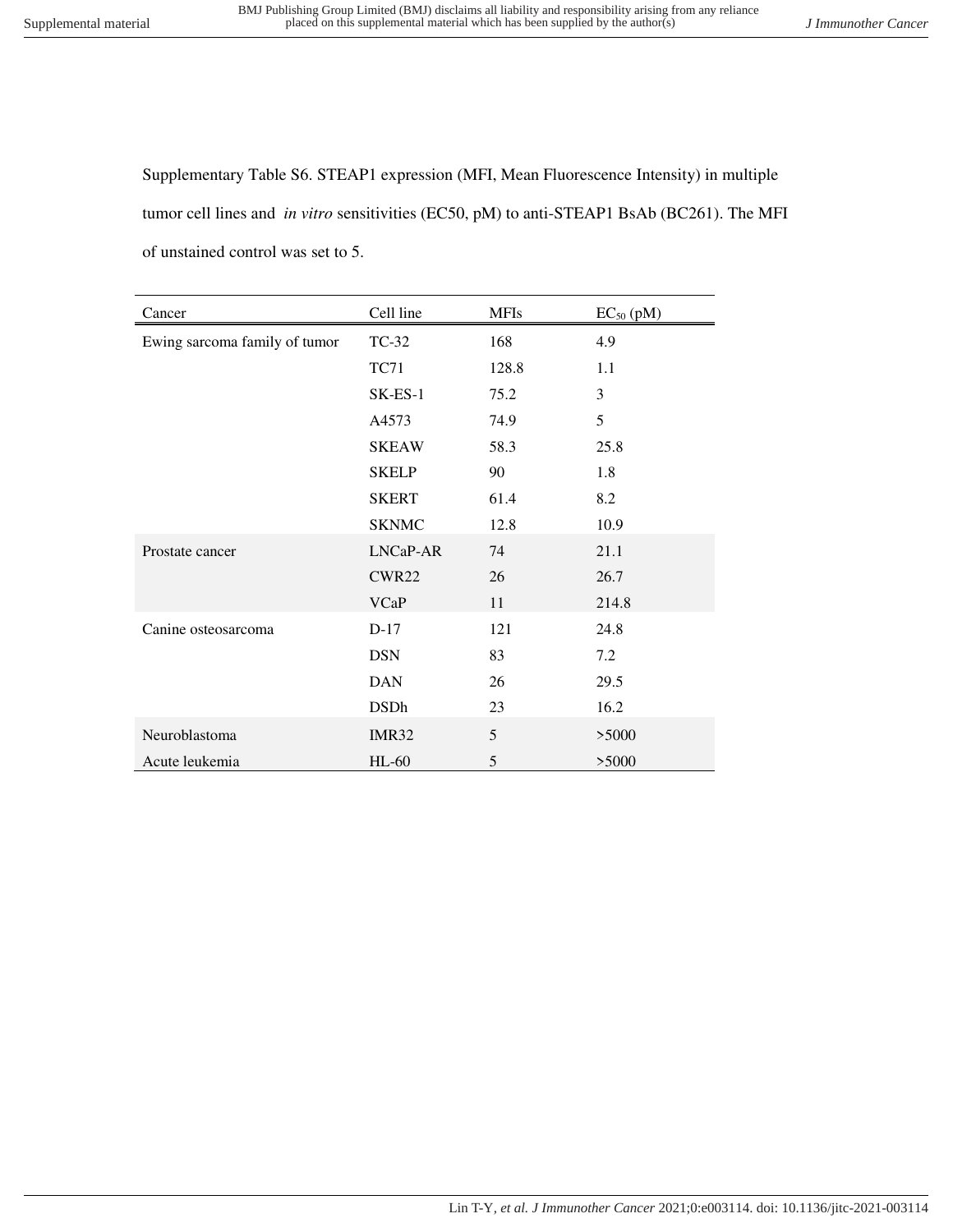| <b>Biclone</b> | Antibody format    | Purity $(\%)$ ,<br><b>HPLC</b> | Binding affinity KD (M) | Endotoxin |                     |
|----------------|--------------------|--------------------------------|-------------------------|-----------|---------------------|
|                |                    |                                | CD3                     | Target    | (EU/mg)             |
| <b>BC261</b>   | $IgG-[L]$ -sc $Fv$ | 95                             | $6.02E-09$              | <b>ND</b> | $\langle 2 \rangle$ |
| <b>BC328</b>   | Monomeric BiTE     | 90                             | 4.39E-08                | <b>ND</b> | $\langle 2 \rangle$ |
| <b>BC329</b>   | Dimeric BiTE       | 89                             | 4.08E-09                | ND        | $\langle$ 2         |
| <b>BC330</b>   | BiTE-Fc            | 92                             | 2.80E-09                | <b>ND</b> | $\langle 2 \rangle$ |
| <b>BC365</b>   | $IgG-[H]-scFv$     | 95                             | 9.46E-09                | <b>ND</b> | $\langle 2 \rangle$ |
| HD148          | IgG-heterodimer    | 95                             | 2.64E-08                | <b>ND</b> | $\triangleleft$     |

Supplementary Table S7. Purity, affinity, and endotoxin of STEAP1-BsAb formats.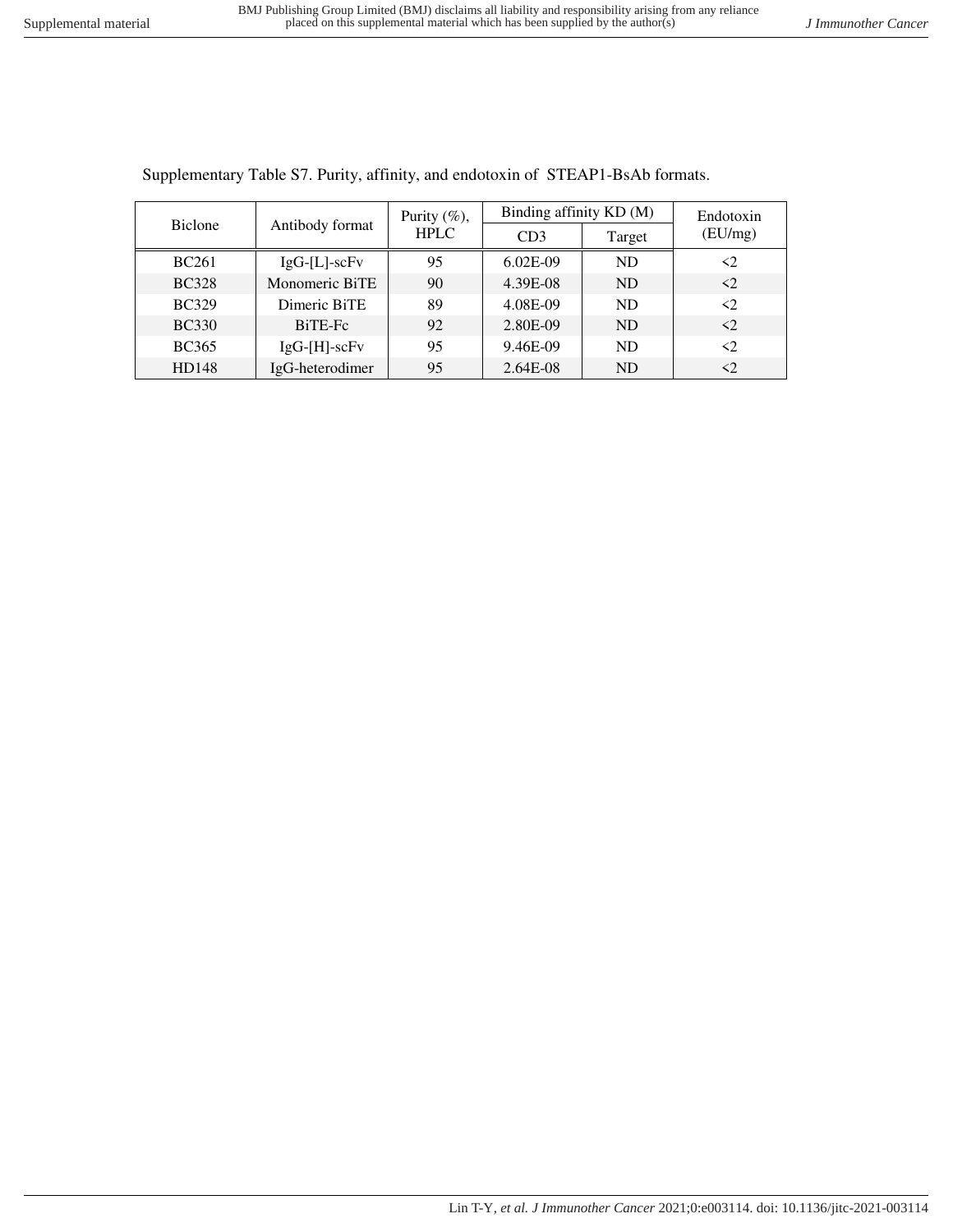Supplementary Table S8. Tumor infiltrating lymphocytes quantified by area under each BLI curves

| Treatment                         | TIL quantified by BLI AUC |               |                         |            |  |  |
|-----------------------------------|---------------------------|---------------|-------------------------|------------|--|--|
|                                   | Mean                      | <b>SEM</b>    | Relative to IgG[L]-scFv | $P$ -value |  |  |
| No treatment                      | $1.76E + 04$              | $8.78E + 03$  |                         |            |  |  |
| STEAP-1 $IgG-[L]$ -scFv $(BC261)$ | $2.10E + 07$              | $1.05E + 07$  | $100\%$                 |            |  |  |
| STEAP-1 monomeric BiTE (BC327)    | $7.53E + 05$              | $3.77E + 0.5$ | 4%                      | 0.01       |  |  |
| STEAP-1 dimeric BiTE (BC329)      | $1.21E + 06$              | $6.06E + 05$  | 6%                      | 0.01       |  |  |
| STEAP-1 BiTE-Fc (BC330)           | $4.22E + 05$              | $2.11E + 05$  | $2\%$                   | 0.01       |  |  |
| STEAP-1 IgG-[H]-scFv (BC365)      | $6.56E + 05$              | $3.28E + 05$  | 3%                      | 0.01       |  |  |
| STEAP-1 IgG heterodimer (HD148)   | $1.02E + 06$              | $5.09E + 05$  | 5%                      | 0.01       |  |  |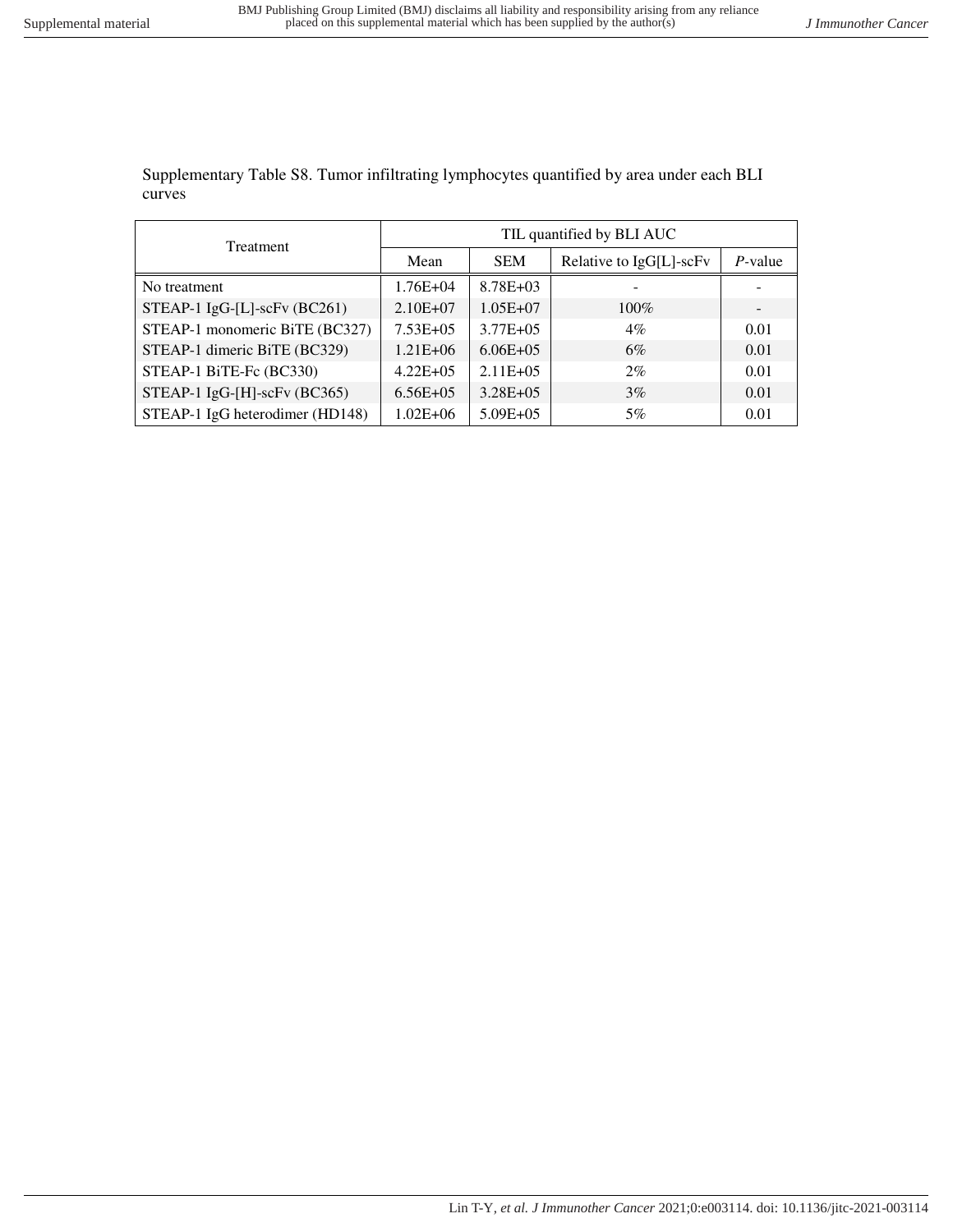Supplementary Fig. S1. Characteristics of rehumanized anti-STEAP1 monoclonal antibodies and STEAP1 T cell-engaging bispecific antibodies

(A) Mean fluorescence intensities (MFIs) of STEAP1 IgG antibody binding to TC-32 EFT cell line, analyzed by flow cytometry. The MFI of unstained control was set to 5. (B) Binding avidity of humanized STEAP1 IgG clones following repeated cycles of washing using PBS/EDTA as dissociation buffer.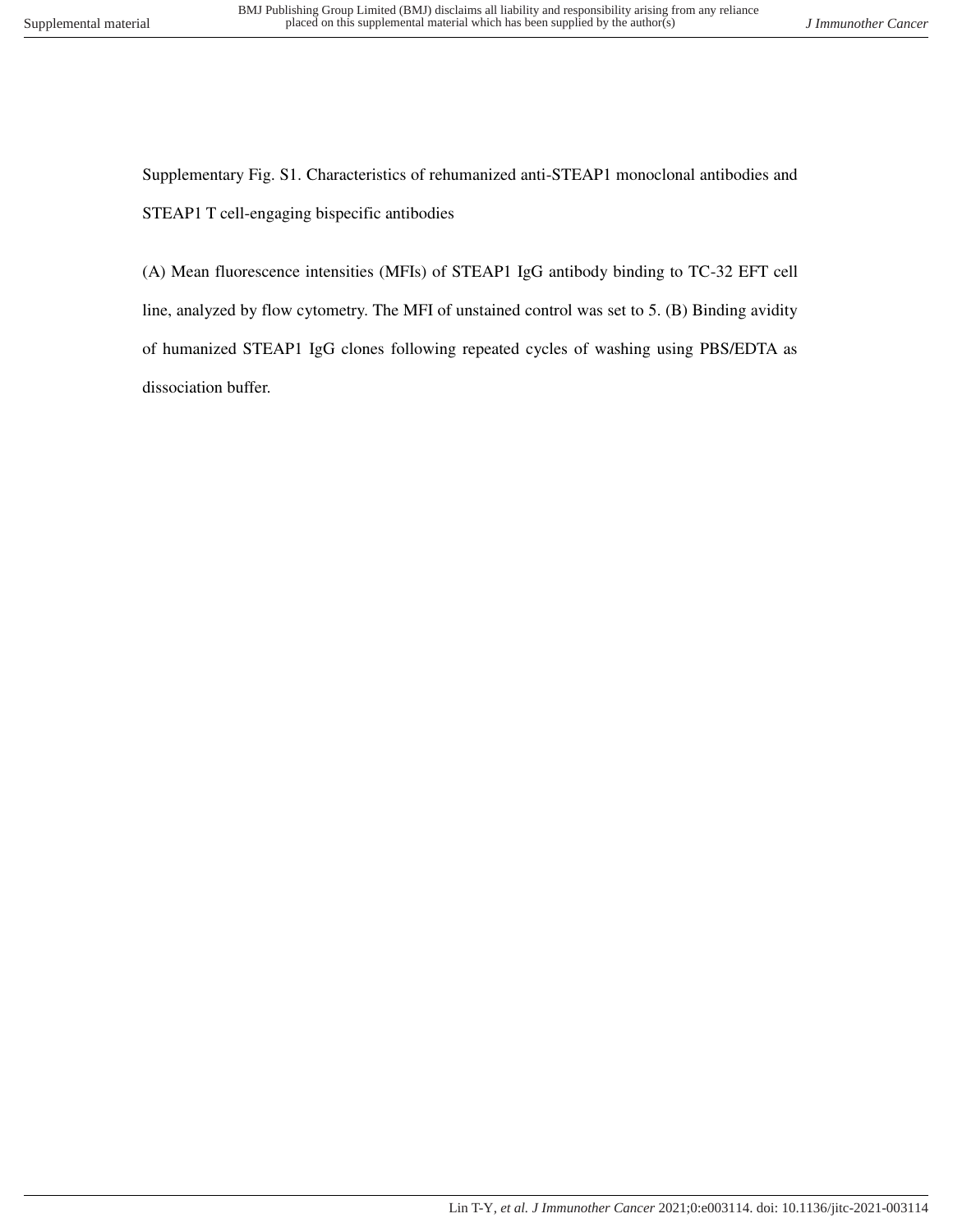Supplementary Fig. S2. Properties of anti-STEAP1 T cell-engaging bispecific antibodies.

(A) Purity of STEAP1 BsAb BC261 by SEC-HPLC. (B) STEAP1 BsAb binding to STEAP1(+)

tumor cell lines analyzed by flow cytometry. The MFI of unstained control was set to 5.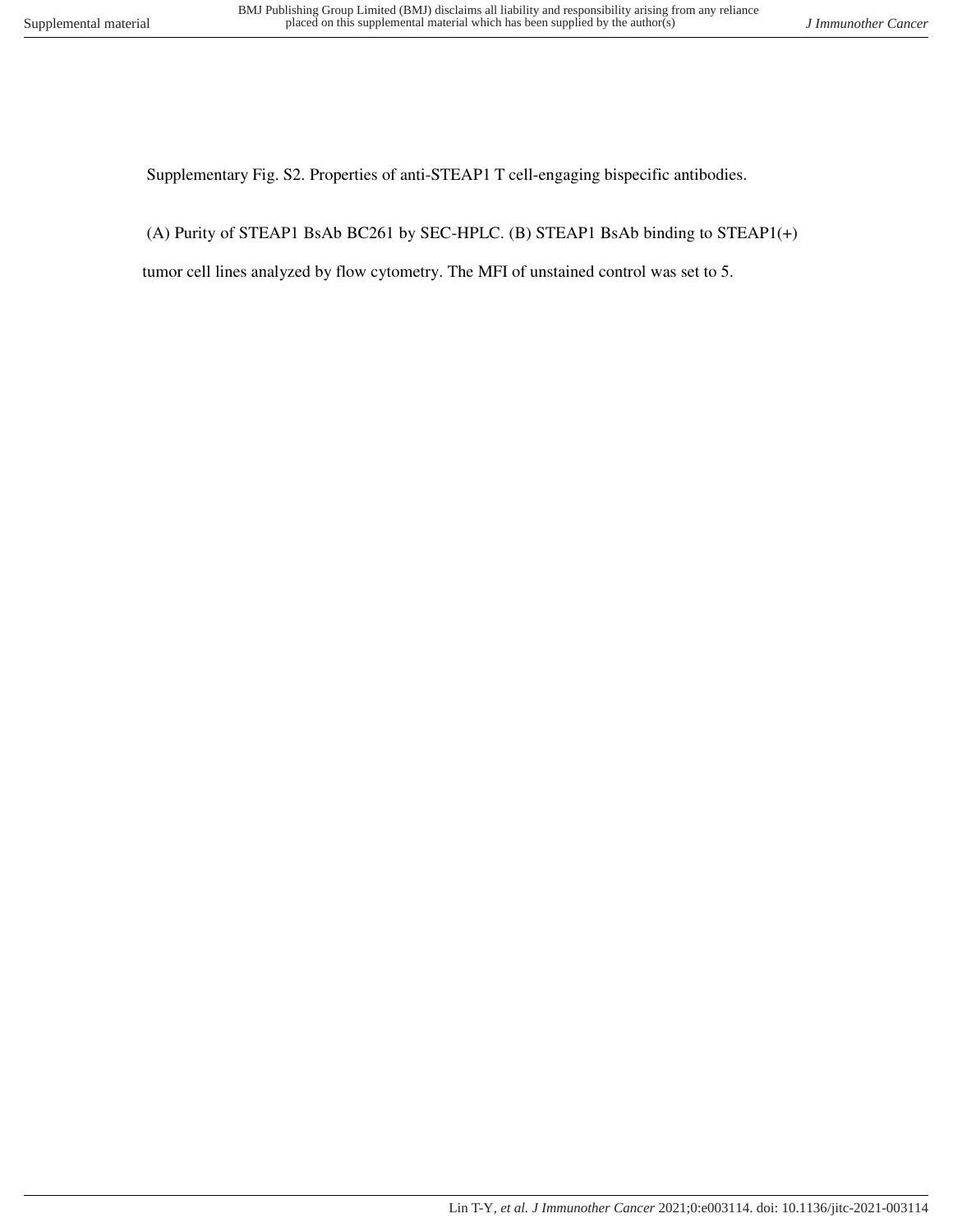Supplementary Fig. S3. *In vitro* BC261 antibody-dependent T cell mediated cytotoxicity against STEAP1(+) canine osteosarcoma cell lines.

- (A) Antibody-dependent T cell mediated cytotoxicity (ADTC) as a function of increasing doses
- of BC261 against canine osteosarcoma cell lines. Effector to target cell ratio (ET ratio) was 10:1.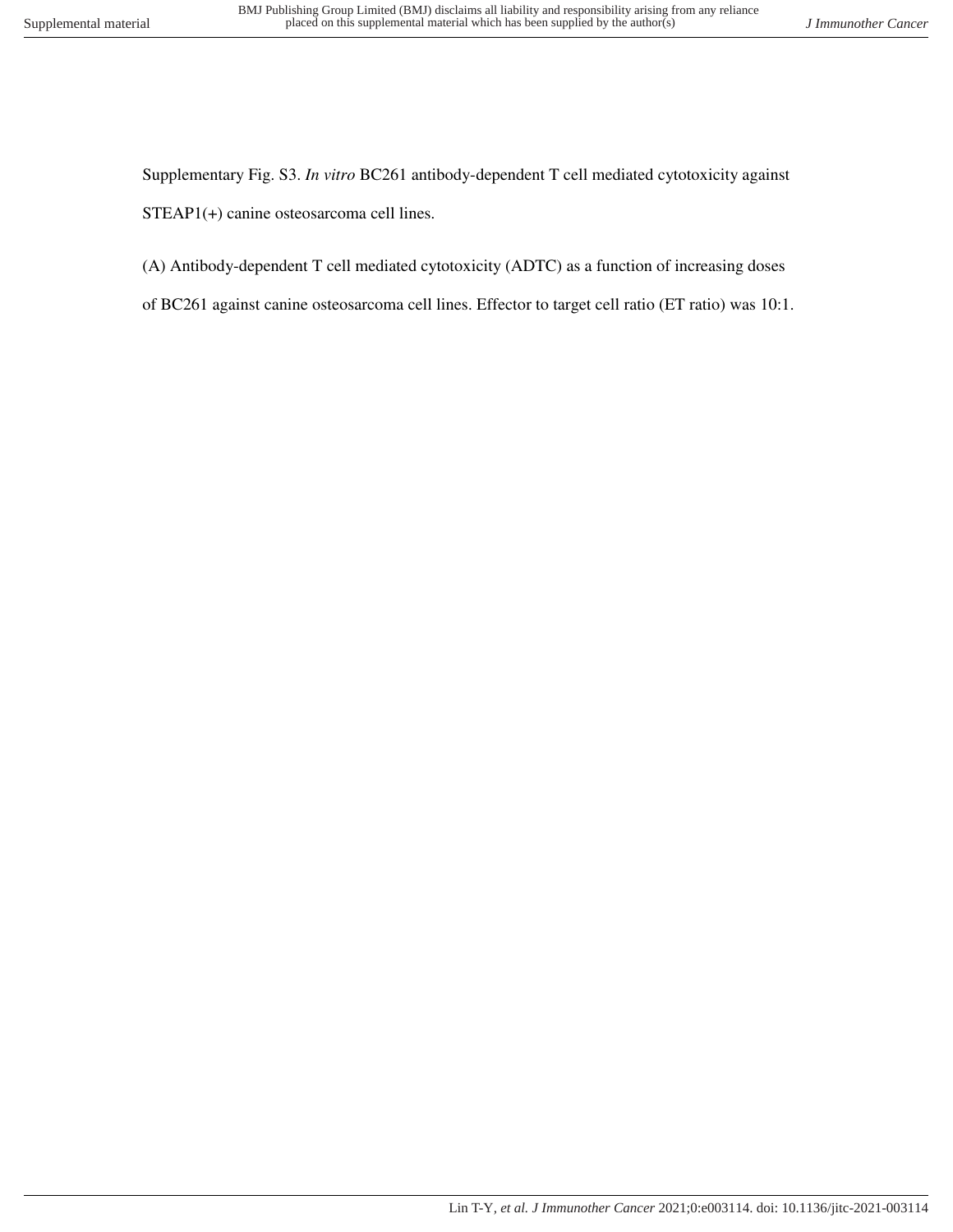Supplementary Fig. S4. *In vivo* TH1 cell cytokine release after STEAP1 BsAb armed T cells treatment.

- (A) BC261 armed T cells (10 $\mu$ g of BC261/2x10<sup>7</sup> T cell) were administered in mice bearing EFT
- PDX (ES3a), and serum cytokine levels were measured at different time points post treatment.
- (B) *In vivo* cytokine release was compared among groups by analyzing each AUC.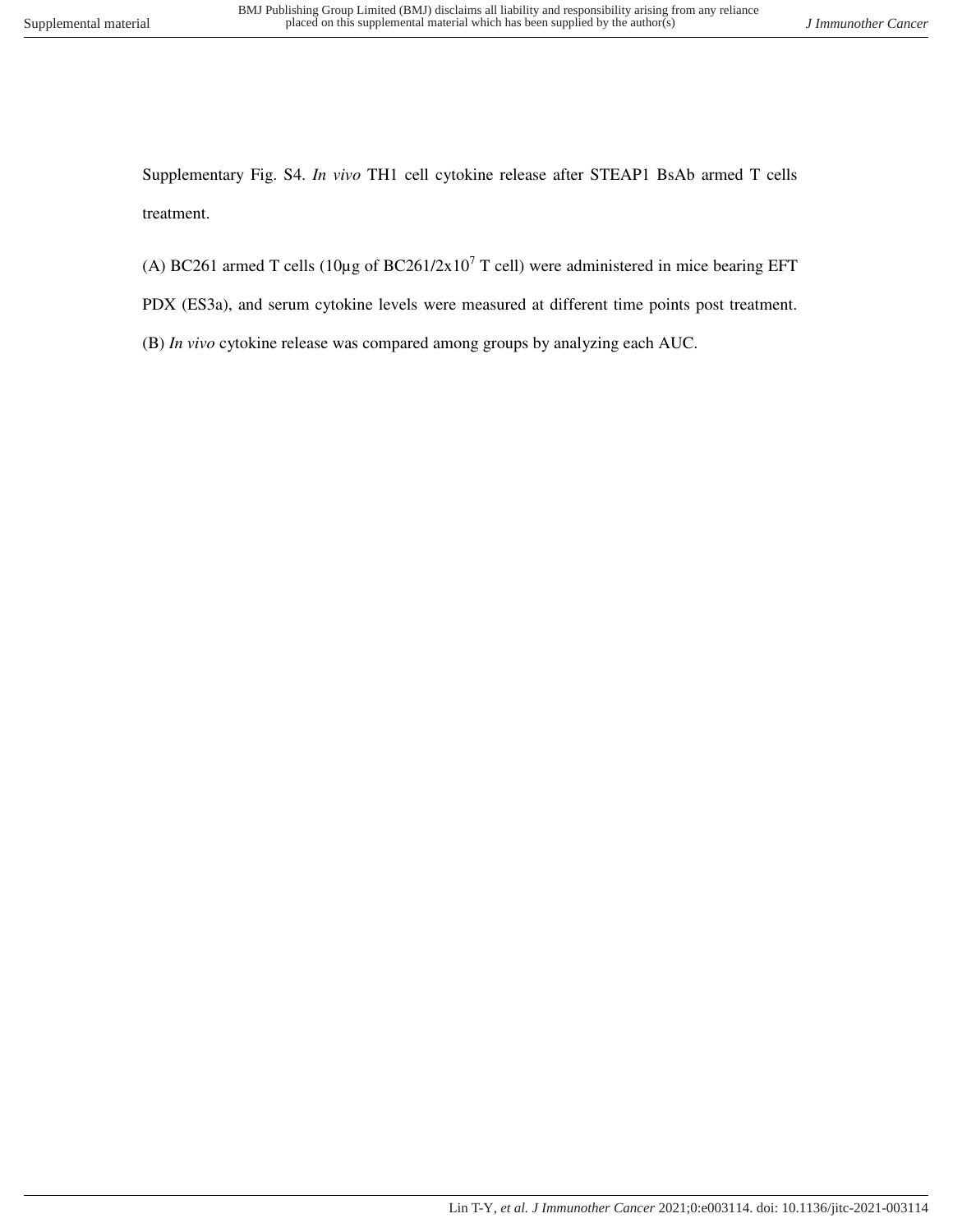Supplementary Fig. S5. In vivo anti-tumor efficacy: dose titration of BC261

(A) Decreasing doses of BC261 were administered with  $2x10^6$  T cells twice per week for 2-3 weeks. Subcutaneous IL-2 (1000 IU) was supplemented with each T cell injection. (B) *In vivo* anti-tumor effect of decreasing doses of STEAP1 BsAb BC261 against TC-32 cell line xenografts. (C) Monitoring of relative body weight after treatment. (D) Survival curves for the mice treated with decreasing doses of BC261.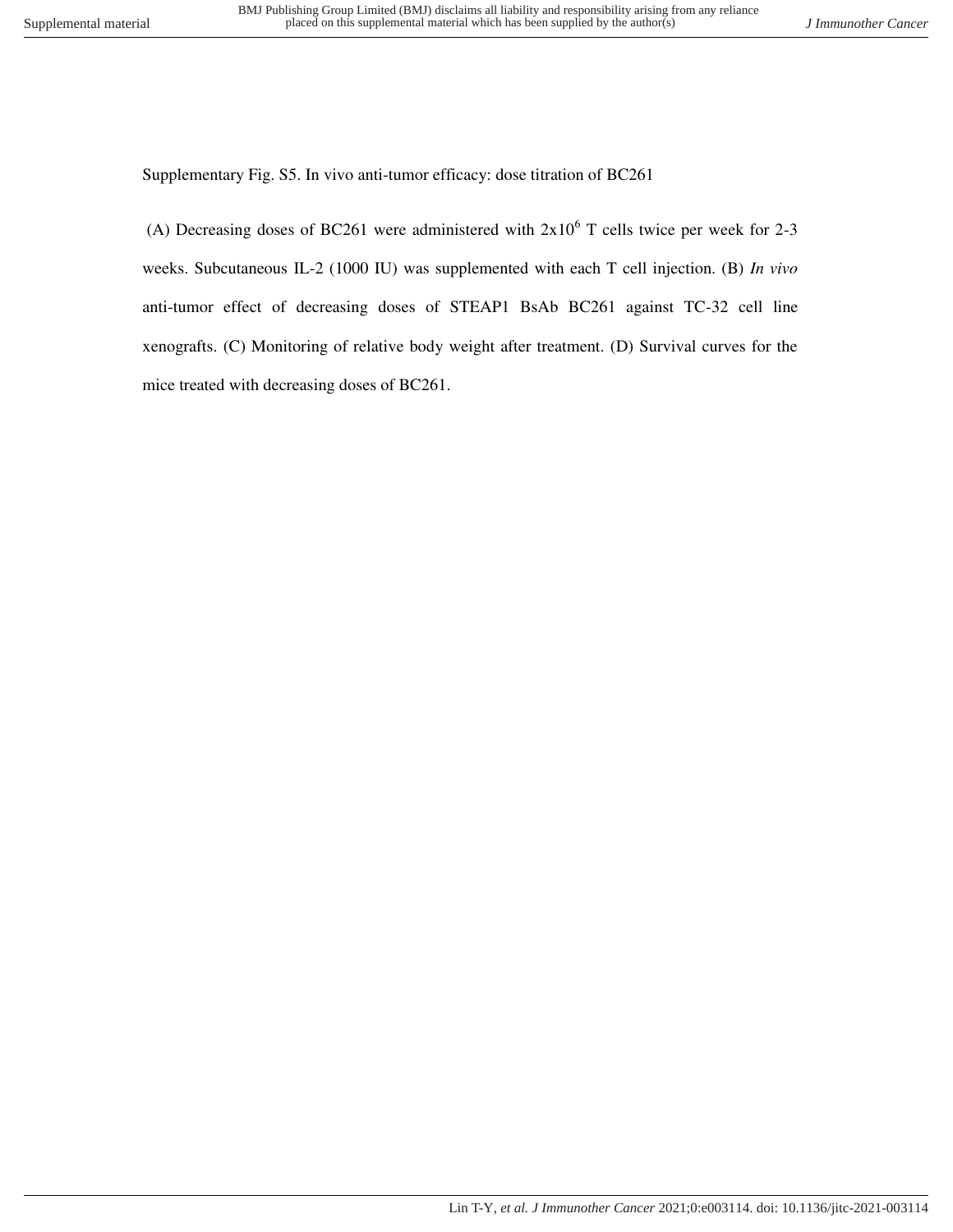Supplementary Fig. S6. *In vivo* anti-tumor effect of BC261 against STEAP1(+) EFT.

(A)  $10\mu$ g of BC261 was administered with  $2x10^7$  of T cells twice per week for 2-3 weeks to treat EFT PDXs. Subcutaneous IL-2 (1000 IU) was supplemented with each T cell injection. (B) *In vivo* anti-tumor effect of BC261 against EFT PDX ES03a. (C) *In vivo* anti-tumor effect of BC261 against EFT PDX ES15a. Tumor growth, relative body weight, and overall survival after treatment were plotted.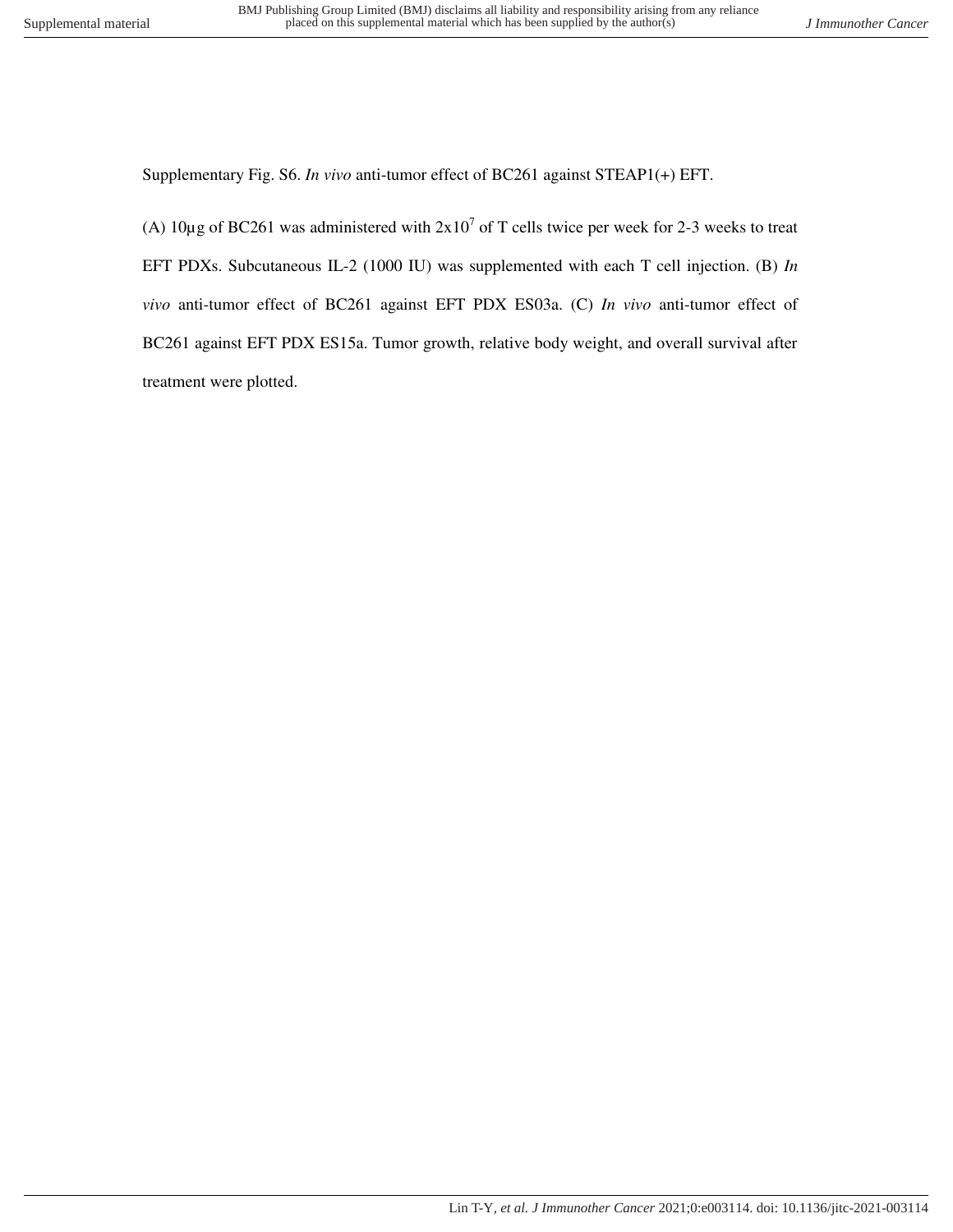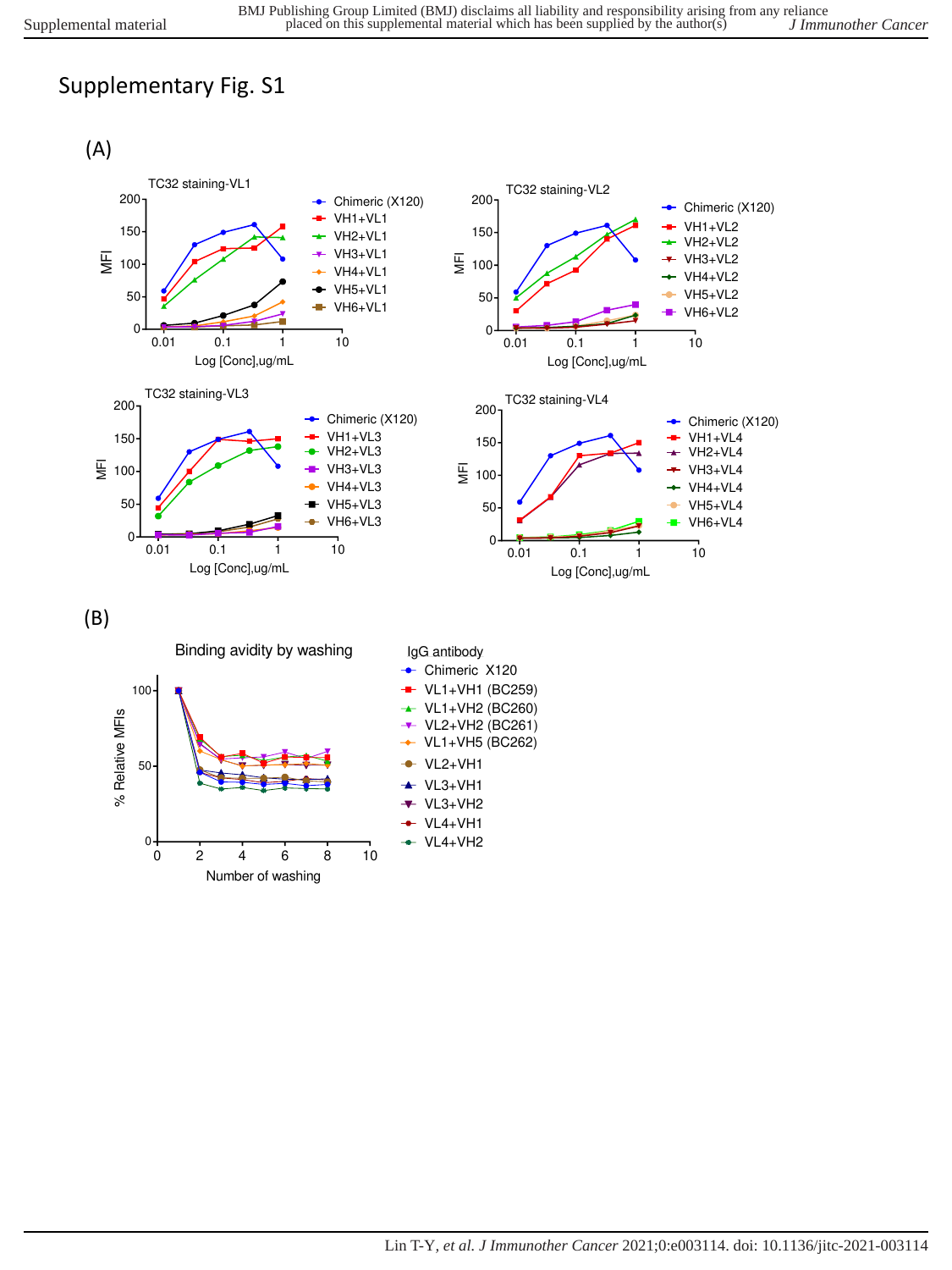





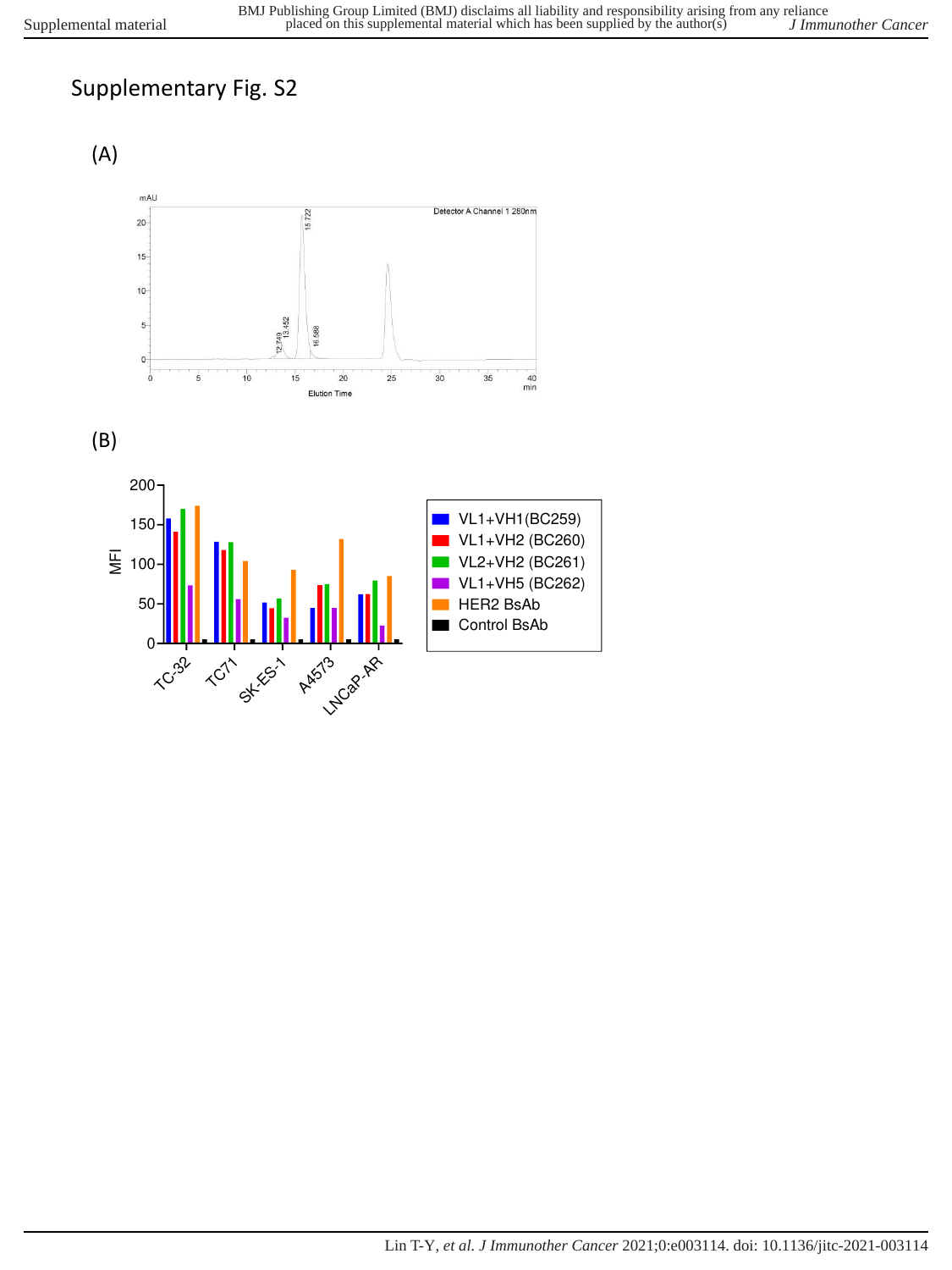(A)

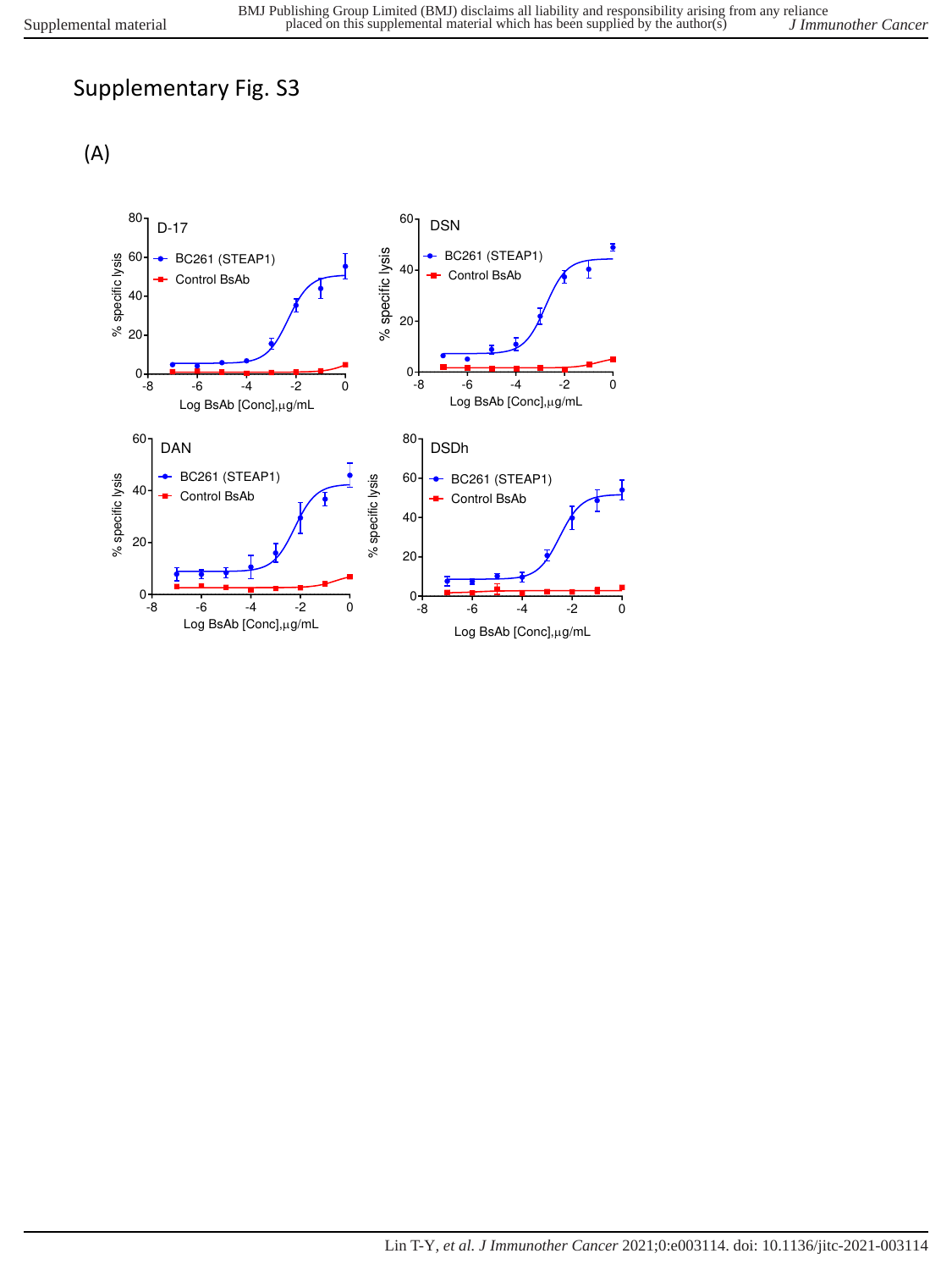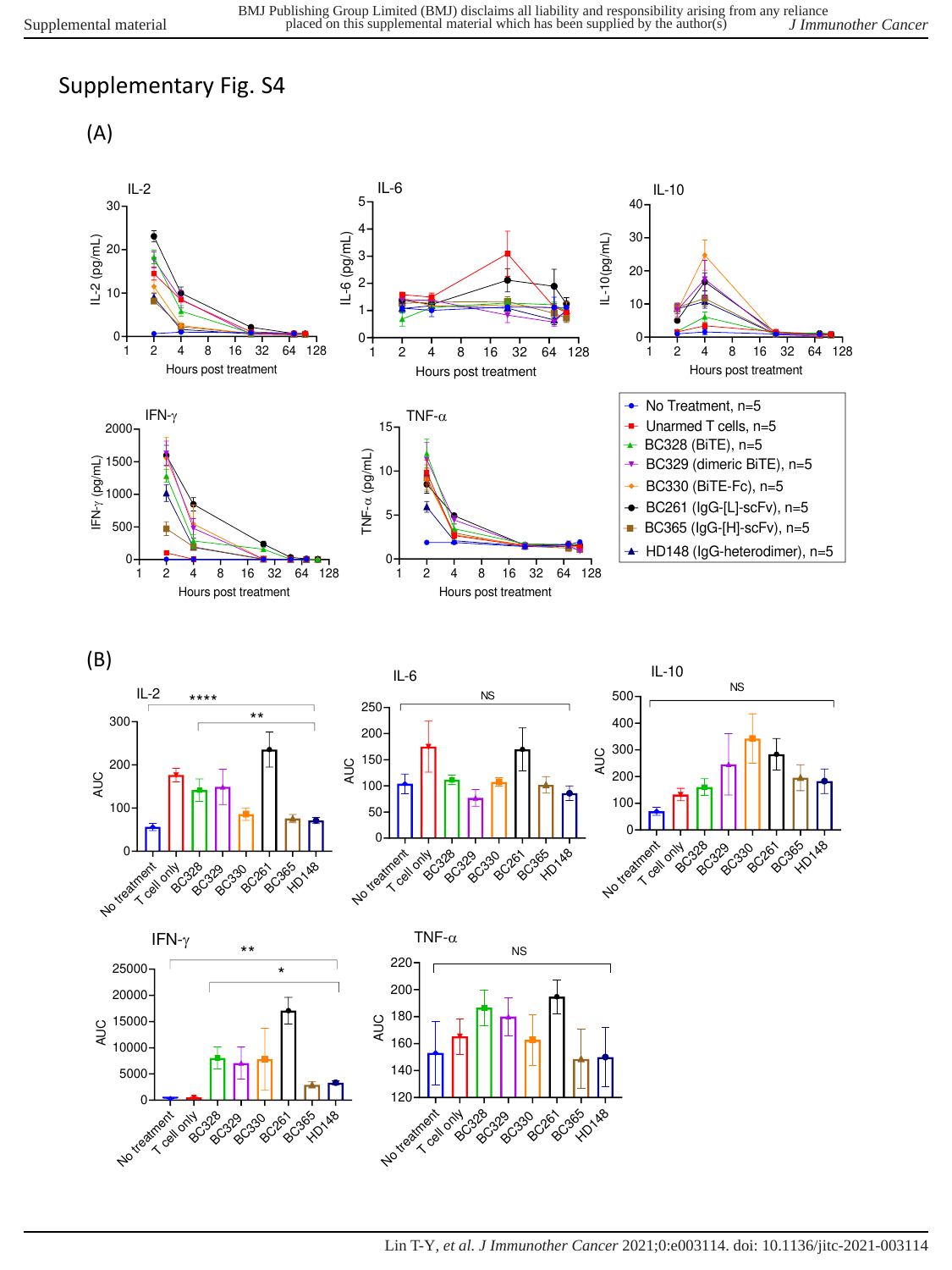